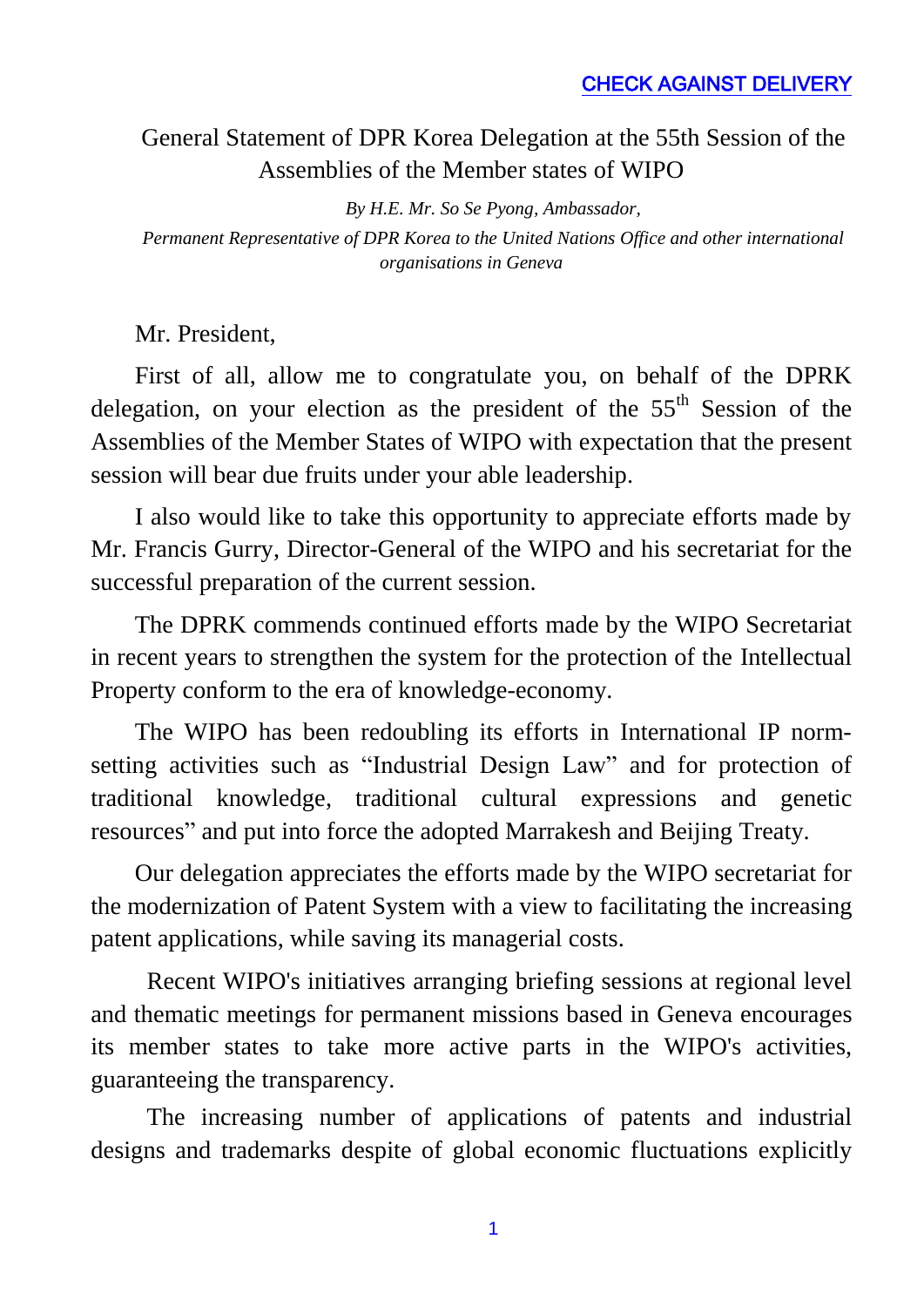proves the important role of Intellectual Property in dealing with global challenges.

Mr. President,

We are of the view that a fair and equitable IP system should be established to bridge the big gap between the South and North through the full implementation of the Development Agenda.

In this context, my delegation fully endorses the view of countries to incorporate the technical assistance into the "Industrial Design Law" and supports the holding of a diplomatic conference at the earliest possible date for its adoption.

We also welcome setting up external offices in different region that could step up cooperation with member states in the region. To ensure that the external office fully performs its mission, guiding principles needs to be well defined and on the other hand, we consider that due consideration should be given to its location versus geo-politic situation for the latter to cater all member states of the region in convenience and without travel restriction.

We strongly believe the WIPO would take its ever increasing responsibility to deal with global challenges in achieving the 2030 Agenda for Sustainable Development recently adopted in the United Nations General Assembly.

Mr. President,

It is the firm will and ambition of the DPRK Government to propel the development of every sector of national economy by dint of science and technology.

The respected Marshal **Kim Jong Un**, the supreme leader of our people instructed us to boldly initiate the knowledge-based modernization of the national economy upholding the science and technology as a lifeline and to dynamically push ahead with all the work of the country relying on science and technology advancement.